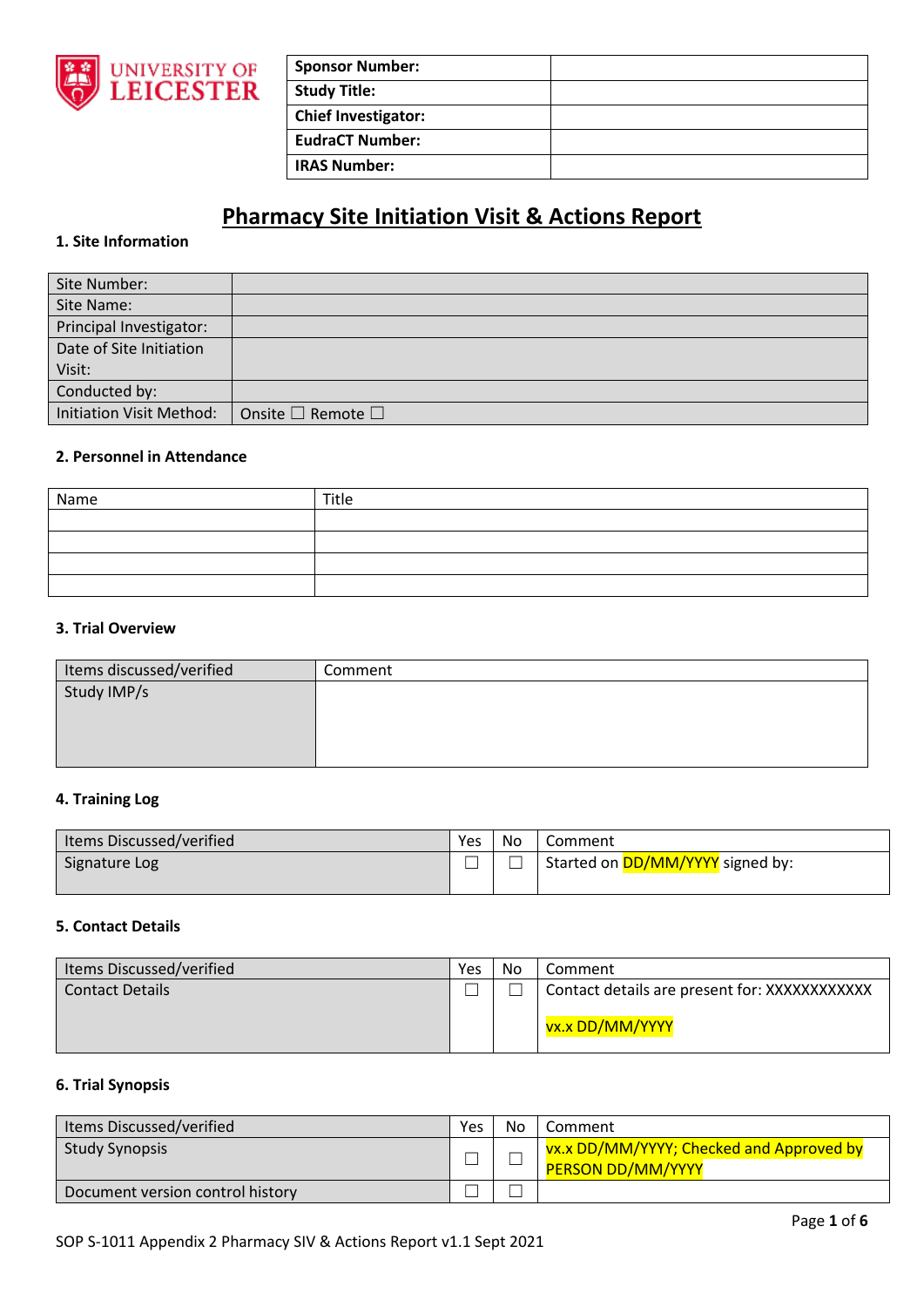

| <b>Sponsor Number:</b>     |  |
|----------------------------|--|
| <b>Study Title:</b>        |  |
| <b>Chief Investigator:</b> |  |
| <b>EudraCT Number:</b>     |  |
| <b>IRAS Number:</b>        |  |

# **7. Dispensing Procedure**

| Items Discussed/verified | Yes | No | Comment                                  |
|--------------------------|-----|----|------------------------------------------|
| Dispensing procedure     |     |    | vx.x DD/MM/YYYY; Checked and Approved by |
|                          |     |    | <b>PERSON DD/MM/YYYY</b>                 |
| Pre-printed labels       |     |    | vx.x DD/MM/YYYY                          |

## **8. Drug Accountability Procedure**

| Items Discussed/verified                                                                                              | <b>Yes</b> | No           | Comment                                                                                                                                                                     |
|-----------------------------------------------------------------------------------------------------------------------|------------|--------------|-----------------------------------------------------------------------------------------------------------------------------------------------------------------------------|
| Inventory Logs per drug/dose                                                                                          |            | $\mathbf{L}$ | vx.x DD/MM/YYYY; Checked and Approved by<br>PERSON DD/MM/YYYY:<br>Opening balance recorded<br>$\circ$<br>$DD/MM/YYYY$ = XX bottles, batch<br>number XXXX, expiry DD/MM/YYYY |
| <b>Patient Specific</b><br>NB that a pharmacy may be using separate individual<br>logs or may be using a combined log |            | M.           | vx.x DD/MM/YYYY; Checked and Approved by<br><b>PERSON DD/MM/YYYY</b>                                                                                                        |
| <b>Masters</b>                                                                                                        |            | $\mathbf{L}$ | Inventory log templates vx.x DD/MM/YYYY;<br><b>Checked and Approved by PERSON</b><br>DD/MM/YYYY.                                                                            |
|                                                                                                                       |            |              | Subject accountability log template vx.x<br>DD/MM/YYYY; Checked and Approved by<br>PERSON DD/MM/YYYY.                                                                       |

#### **9. Prescriptions**

| Items Discussed/verified | Yes | ' No | Comment                                              |
|--------------------------|-----|------|------------------------------------------------------|
| Master                   |     |      | Prescription template <b>vx.x</b> completed; Checked |
|                          |     |      | and Approved by PERSON DD/MM/YYYY.                   |

# **10. Order and Receipt Procedure**

| Items Discussed/verified       | Yes | No | Comment                             |
|--------------------------------|-----|----|-------------------------------------|
|                                |     |    | Orders & Receipts procedure vx.x    |
| Procedure                      |     |    | DD/MM/YYYY; Checked and Approved by |
|                                |     |    | PERSON DD/MM/YYYY.                  |
| Order                          |     |    |                                     |
| Receipt                        |     |    |                                     |
| C of A/QP Release Certificates |     |    |                                     |
| Re-labelling                   |     |    |                                     |

## **11. Returns and Destruction Procedure**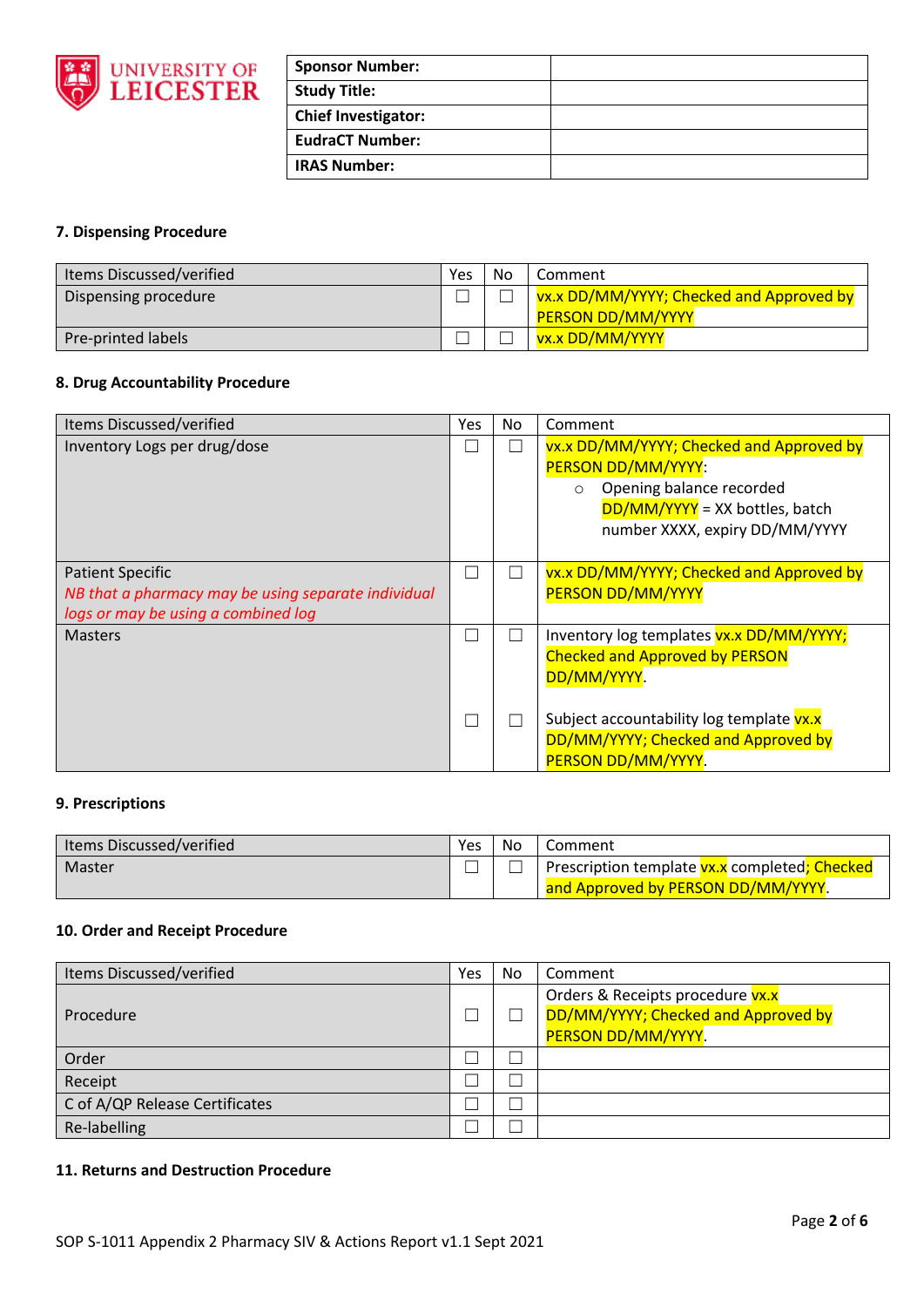

| <b>Sponsor Number:</b> |  |
|------------------------|--|
| Study Title:           |  |
| Chief Investigator:    |  |
| <b>EudraCT Number:</b> |  |
| <b>IRAS Number:</b>    |  |

| Items Discussed/verified | Yes | No | Comment                                                                                               |
|--------------------------|-----|----|-------------------------------------------------------------------------------------------------------|
| Procedure                |     |    | Returns & destruction <b>vx.x DD/MM/YYYY;</b><br><b>Checked and Approved by PERSON</b><br>DD/MM/YYYY. |
|                          |     |    |                                                                                                       |
| Documentation            |     |    | Evidence (email) of Sponsor authorisation to                                                          |
|                          |     |    | destroy stock to be retained.                                                                         |

## **12. Unblinding and Code Break Procedure**

| Items discussed/verified           | Yes | No | Comment |
|------------------------------------|-----|----|---------|
| Unblinding Procedure and Paperwork |     |    |         |
| Completed Unblinding Paperwork     |     |    |         |

## **13. Pharmacy Personnel**

| Items Discussed/verified                                | Yes | No | Comment |
|---------------------------------------------------------|-----|----|---------|
| CVs and GCP Certificates                                |     |    |         |
|                                                         |     |    |         |
| NB. For UoL Sponsored trials it is acceptable for only  |     |    |         |
| the key or lead member of the Pharmacy CT team to       |     |    |         |
| be listed on the trial delegation of authority and      |     |    |         |
| signature log stored in the TMF as the Pharmacy         |     |    |         |
| representative. All other members of the Pharmacy       |     |    |         |
| team working on the trial are expected to the listed on |     |    |         |
| the Pharmacy signature and training log stored in the   |     |    |         |
| <b>Pharmacy Site File.</b>                              |     |    |         |
| <b>Trial Specific Training Documentation</b>            |     |    |         |
|                                                         |     |    |         |

#### **14. Temperature Monitoring**

| Items Discussed/verified                | Yes | No | Comment |
|-----------------------------------------|-----|----|---------|
| <b>Temperature Monitoring File Note</b> |     |    |         |
| Temperature Deviation Information       |     |    |         |
| Remote Storage Monitoring Information   |     |    |         |

#### **15. Correspondence**

| Items Discussed/verified   | Yes | No | Comment |
|----------------------------|-----|----|---------|
| Monitoring Log and Reports |     |    |         |
| Correspondence             |     |    |         |

## **16. Regulatory Documentation**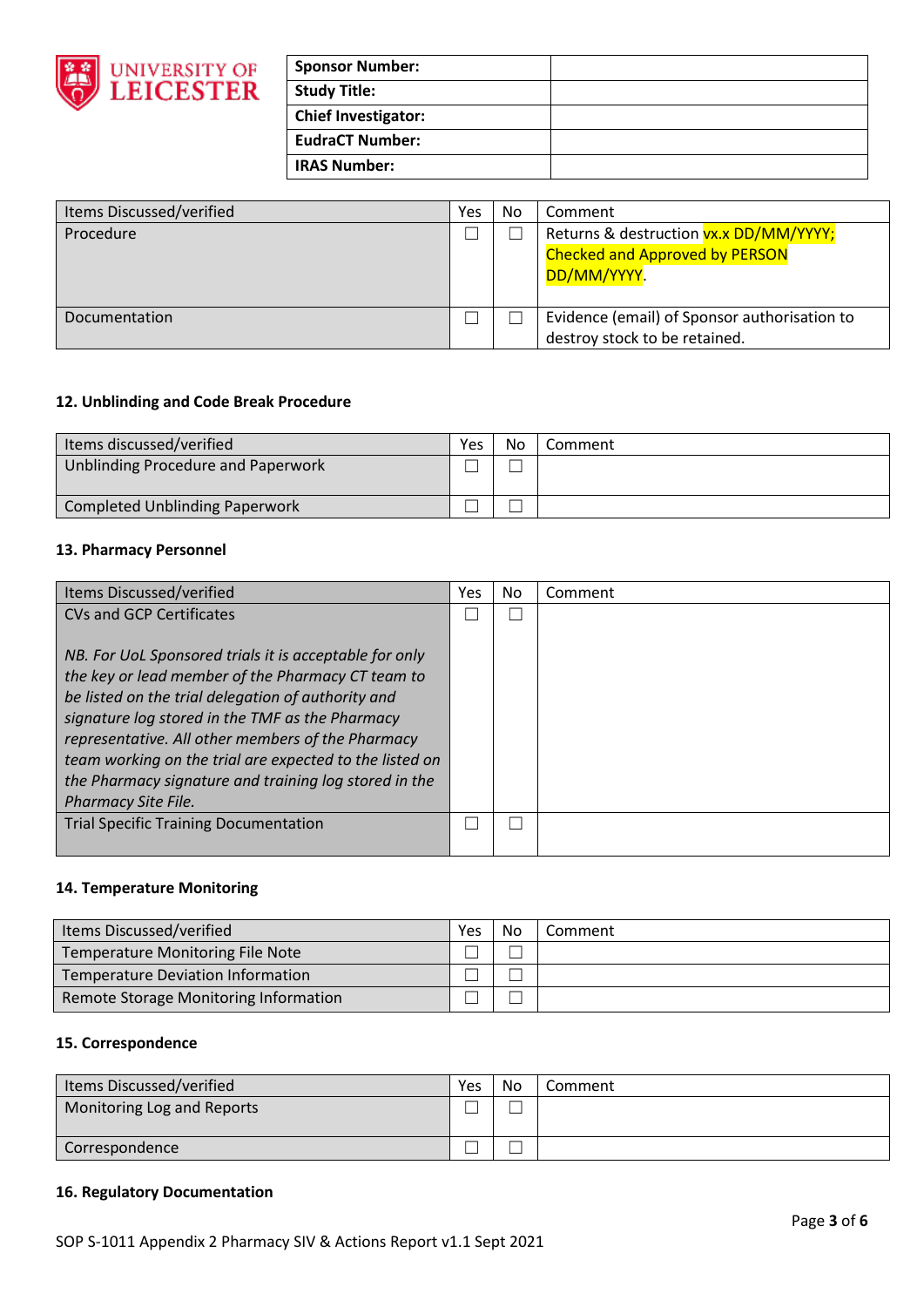

| <b>Sponsor Number:</b>     |  |
|----------------------------|--|
| <b>Study Title:</b>        |  |
| <b>Chief Investigator:</b> |  |
| <b>EudraCT Number:</b>     |  |
| <b>IRAS Number:</b>        |  |

| Items Discussed/verified                     | Yes | No | Comment |
|----------------------------------------------|-----|----|---------|
| Documentation                                |     |    |         |
| <b>Original Approvals</b>                    |     |    |         |
| <b>Completed Pharmacy Risk Assessment</b>    |     |    |         |
| Remote Storage Risk Assessment Documentation |     |    |         |
| <b>Completed Clinical Trials Review Form</b> |     |    |         |
| <b>Completed Folder Audit Forms</b>          |     |    |         |

#### **17. Finance**

| Items Discussed/verified           | Yes | No | Comment |
|------------------------------------|-----|----|---------|
| Information                        |     |    |         |
| Fee Structure and Finance Contract |     |    |         |
| <b>Invoices</b>                    |     |    |         |

#### **18. Protocol**

| Items discussed/verified | Yes | No | Comment |
|--------------------------|-----|----|---------|
| Protocol                 |     |    |         |
|                          |     |    |         |
|                          |     |    |         |
|                          |     |    |         |
|                          |     |    |         |
| <b>Pharmacy Manual</b>   |     |    |         |

## **19. Investigator Brochure/SPCs**

| I Items discussed/verified   | Yes | No | Comment |
|------------------------------|-----|----|---------|
| <b>Investigator Brochure</b> |     |    |         |
| <b>SmPCs</b>                 |     |    |         |

#### **20. Superseded Pharmacy Documents**

| I Items discussed/verified | Yes | No | Comment |
|----------------------------|-----|----|---------|
| Superseded Documents       |     |    |         |

## **Additional Comments/ Visit Overview**

# **The trial must not start until Sponsor Green Light has been issued**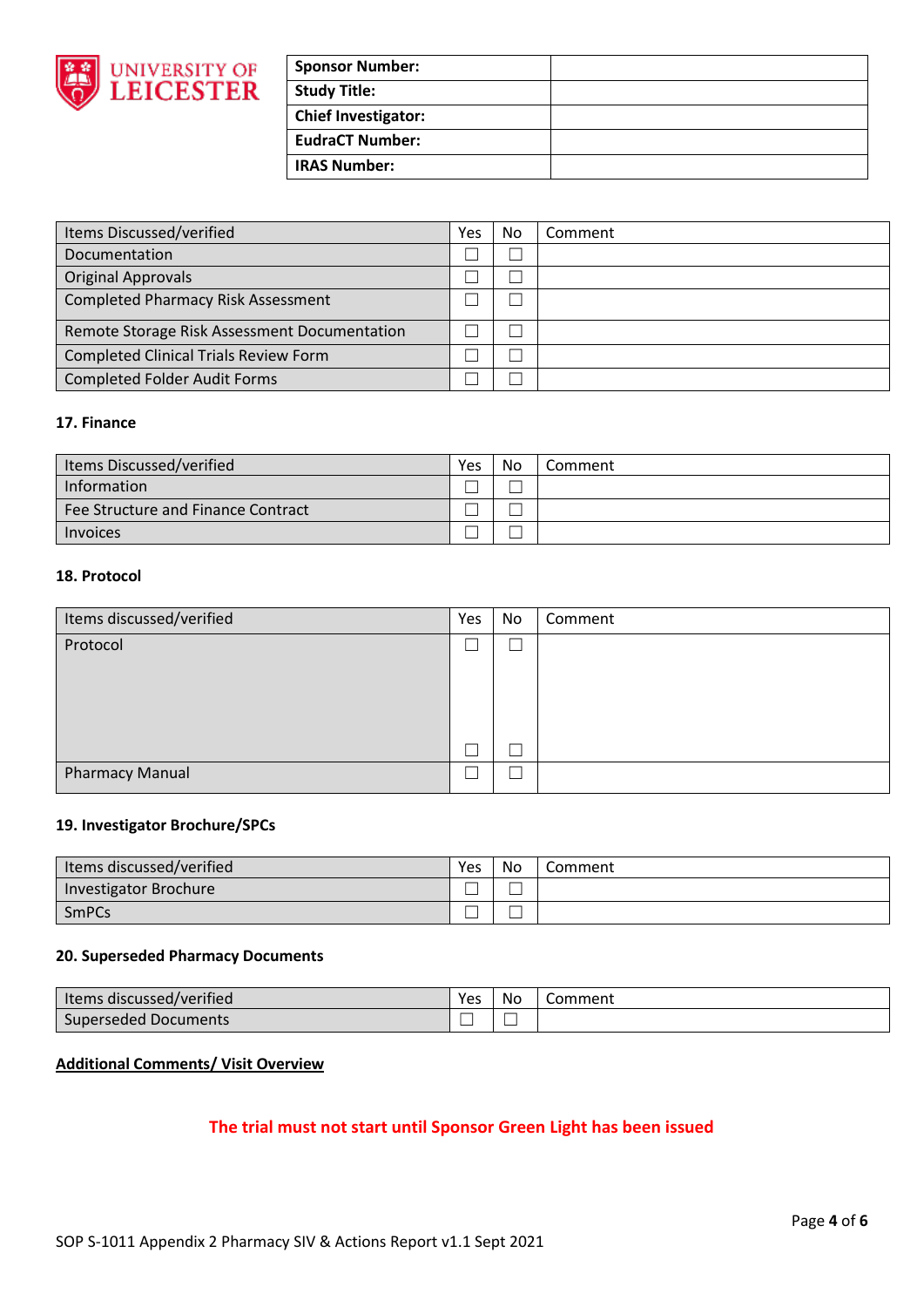

# **Pharmacy SIV and Actions Report**

| Site Number:              |  |
|---------------------------|--|
| Site Name:                |  |
| Sponsor Reference Number: |  |
| Short Study Title:        |  |

| Date of Visit:           |  |
|--------------------------|--|
| Date of Report:          |  |
| Date Responses Due Back: |  |

# **The trial must not start until Sponsor Green Light has been issued**

| No. | <b>Outstanding Issue</b> | <b>Action required</b> | <b>Action Taken</b> | <b>Signature &amp;</b><br>Date | Sponsor<br>review/sign-<br>off & date |
|-----|--------------------------|------------------------|---------------------|--------------------------------|---------------------------------------|
|     |                          |                        |                     |                                |                                       |
|     |                          |                        |                     |                                |                                       |
|     |                          |                        |                     |                                |                                       |
|     |                          |                        |                     |                                |                                       |
|     |                          |                        |                     |                                |                                       |
|     |                          |                        |                     |                                |                                       |
|     |                          |                        |                     |                                |                                       |

| Pharmacy Initiation Visit and Report Completed by: | Responses Completed by: | Principal Investigator/Pharmacy Lead Sign-off: |
|----------------------------------------------------|-------------------------|------------------------------------------------|
| Name:                                              | Name:                   | Name:                                          |
| Role:                                              | Role:                   | Role:                                          |
| Email:                                             | Email:                  | Email:                                         |
| Signature:                                         | Signature:              | Signature:                                     |
| Date:                                              | Date:                   | Date:                                          |
| Pharmacy Initiation Visit and Report Closed by:    |                         |                                                |
| Name:                                              |                         |                                                |
| Role:                                              |                         |                                                |
| Email:                                             |                         |                                                |